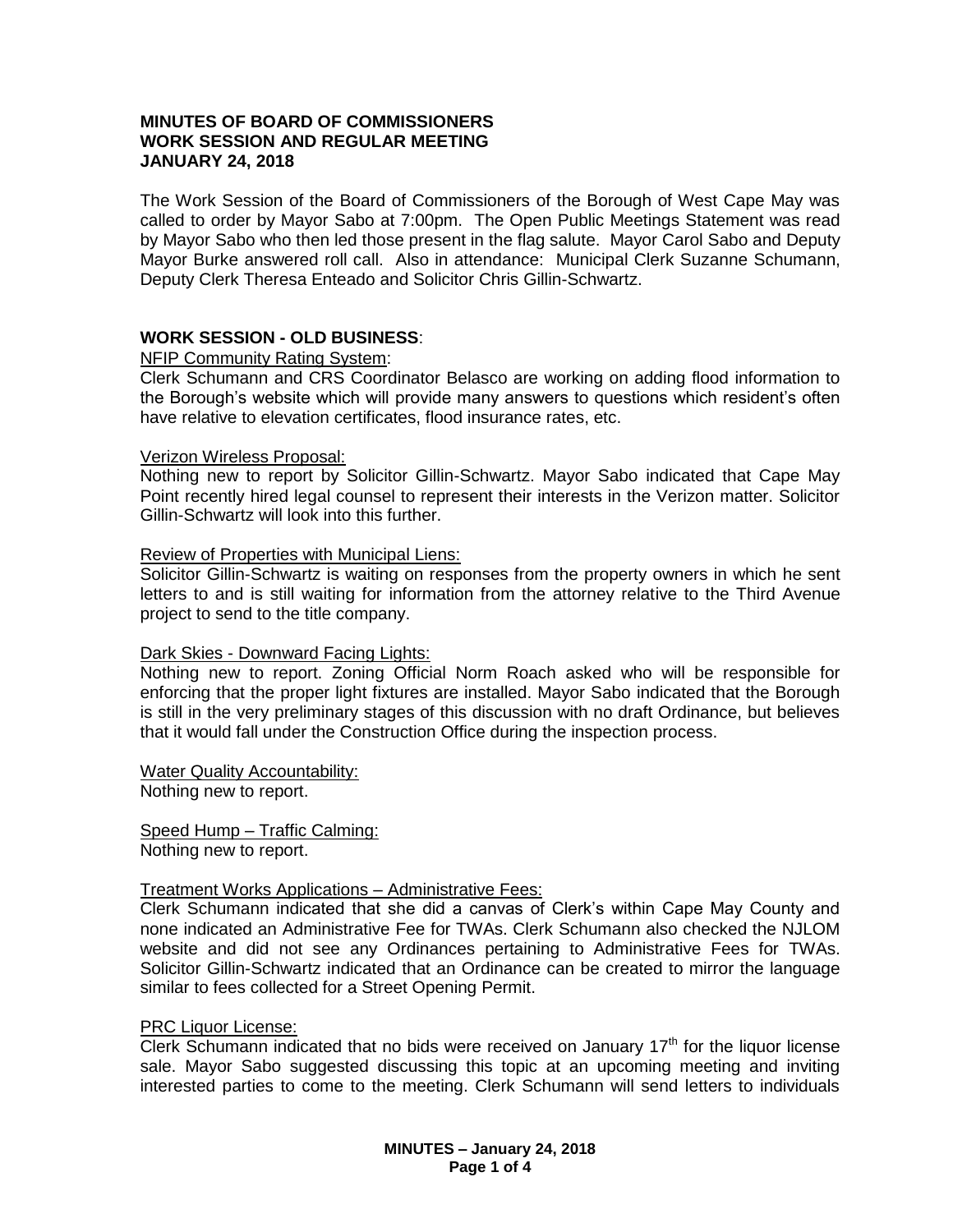who have picked up liquor license sale bid packages in the past to invite them to the Board of Commissioners meeting in March.

## **WORK SESSION - NEW BUSINESS:**

#### Potential Legalization of Marijuana in New Jersey:

Mayor Sabo mentioned the correspondence received from Cape Assist relative to the subject topic. Mayor Sabo believes that it would be beneficial to start gathering thoughts as this is just a potential legalization right now. Ms. Sabo would like to keep an open mind to all sides of the aspect and consider the potential farming ability in West Cape May which could be a physical bonus to West Cape May.

Chief Marino expressed the concerns with synthetic marijuana which is not controlled. Chief Marino indicated that medical marijuana users would be required to show proper identification card with their supply. Chief Marino also mentioned the consideration for allowing storefronts to sell marijuana.

Solicitor Gillin-Schwartz indicated that it is premature to take any formal actions until the State moves forward.

#### Microbreweries and Distilleries:

Zoning Officer Norm Roach received an inquiry about opening a microbrewery in West Cape May. Mr. Roach indicated that there are no current regulations or restrictions in the Borough Code and was wondering how this request should be handled. Concerns were addressed such as regulation to operate a microbrewery or distillery, parking and lot area. Mayor Sabo suggested that this topic be discussed at the next Planning/Zoning Board meeting. Solicitor Gillin-Schwartz indicated that the current ordinance does not expressly prohibit or permit microbreweries in any zone in the Borough, and as a result any applicant would have to seek either a zoning interpretation or a use variance from the Planning/Zoning Board.

## Wilbraham Park Event Request:

The Mid-Atlantic Center for Community Arts requested to use Wilbraham Park for a beer garden event with Cape May Brewery on October 20<sup>th</sup>. Deputy Mayor Burke believes that there may be a limit on the number of events to be held at Wilbraham Park. Clerk Schumann indicated that the Borough's Ordinance would need to be amended to allow permitted events to allow alcohol at Wilbraham Park. Deputy Mayor Burke suggested that the Shade Tree Commission review this request and provide feedback before moving forward.

## Protection of Borough Owned Property:

Deputy Mayor Burke suggested that the Borough look into deeding property which is owned by the Borough to the State of New Jersey for conservation purposes. Some of these nonbuildable lots may become buildable and would be beneficial to the Borough if they were preserved before they became buildable. Deputy Mayor Burke mentioned the State recently acquiring a parcel of land in Lower Township heading into Cape May Point and indicated that the State may be interested in the group of lots off of Second Avenue by Bayshore Road.

## **PUBLIC PORTION:**

Kevin O'Neill, 747 Second Avenue – Mr. O'Neill expressed concerns with neighboring lots which large amounts of fill are being stored on. Mr. O'Neill is concerned that there will be water runoff from these neighboring properties if the grading is not done correctly. Mr. O'Neill asked the Borough Commissioners to visit the property to understand what he is

> **MINUTES – January 24, 2018 Page 2 of 4**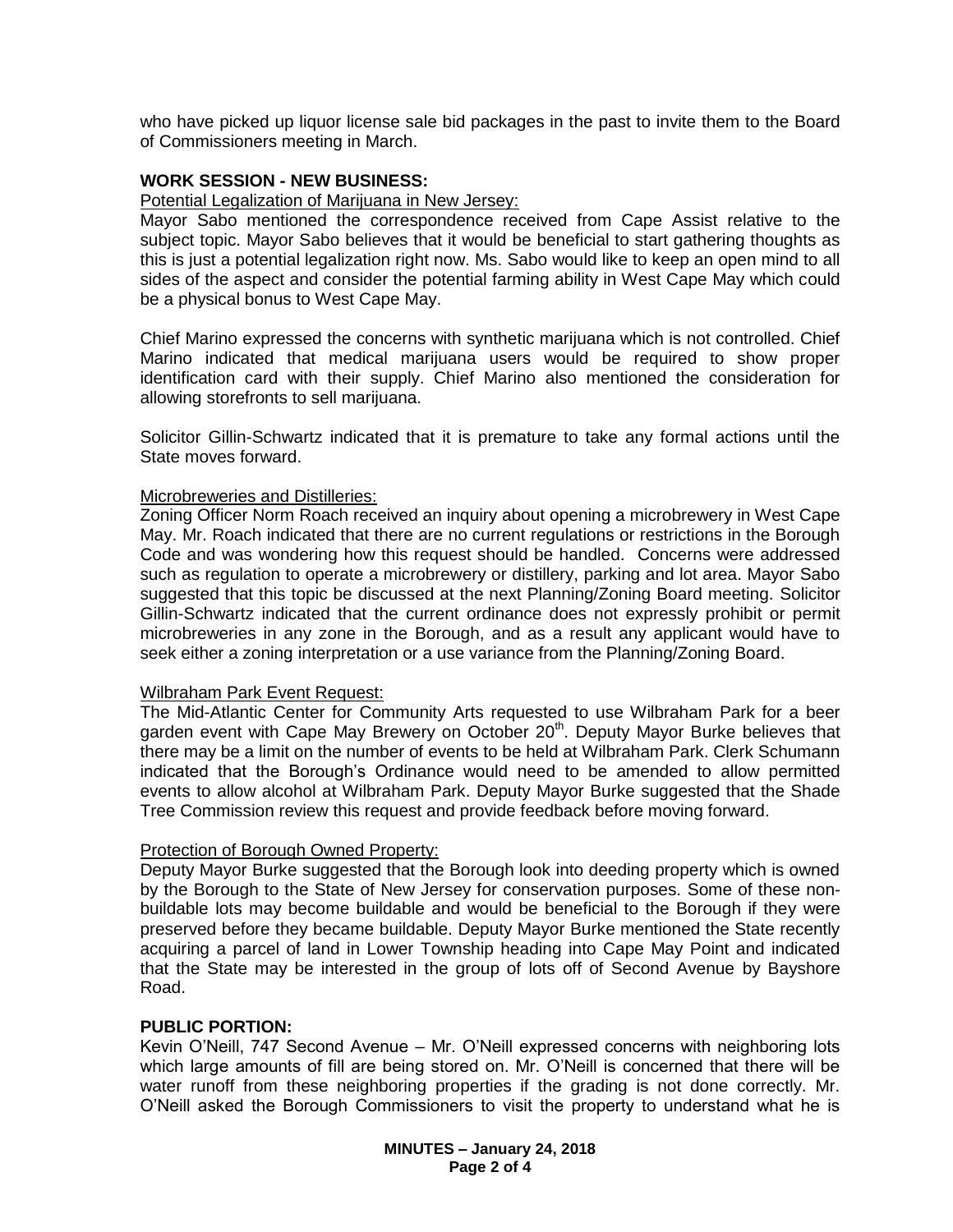talking about. Zoning Officer Norm Roach indicated that he would reach out to Engineer Ray Roberts for review. Solicitor Gillin-Schwartz indicated that this issue, if not resolved, may be enforced under the Property Maintenance Code which was revised and adopted in 2017.

**REVIEW OF REGULAR MEETING**: Mayor Sabo reviewed the Consent Agenda and Non-Consent agenda items.

**CONSENT AGENDA**: On motion of Deputy Mayor Burke, seconded by, Mayor Sabo, the following Consent Agenda was unanimously approved on roll call vote.

## Minutes:

January 3, 2018 – Reorganization Meeting

Ordinances for Introduction and Publication:

NONE

## Resolutions:

- 37-18 Amending the Employee Policy and Procedures Manual
- 38-18 Renewal of Campground License Depot Travel Park, Inc.
- 39-18 Special Event Permit Cape May New Jersey State Film Festival
- 40-18 Special Event Permit Cape May New Jersey State Film Festival
- 41-18 Special Event Permit Cape May New Jersey State Film Festival
- 42-18 Special Event Permit Cape May New Jersey State Film Festival
- 43-18 Raffle License Center for Community Arts
- 44-18 Refund of Special Event Application Fee Cape May Community Food Closet
- 45-18 Refund of Special Event Application Fees Cape May New Jersey State Film Festival
- 46-18 Release of Unexpended Escrow Fees Gary Sorin
- 47-18 Release of Unexpended Escrow Fees Scott Peter
- 48-18 Opposing Offshore Oil and Gas Activities
- 49-18 Social Affairs Permits Mid-Atlantic Center for the Arts and Humanities
- 50-18 Declaring that an Emergent Condition Exists and Authorizing an Award of a Contract to Integrity Specialty Services, LLC for Water Remediation in Municipal Locations at Borough Hall
- 51-18 Bill Payment

# **NON-CONSENT AGENDA**

## Resolutions:

NONE

Ordinances for Second Reading and Public Hearing:

NONE

# **COMMISSIONER REPORTS**

Deputy Mayor Burke reminded everyone of the January  $25<sup>th</sup>$  blood drive at the Fire Hall, which will take place from 12pm-5pm. Mr. Burke spoke of the County meeting he attended relative to the Broadway Reconstruction Project which works into Lower Township as well. The work is expected to begin in West Cape May in mid-March. During construction, there is expected to be a one-lane closure on Broadway and some evening paving will be completed.

Mayor Sabo had nothing to report.